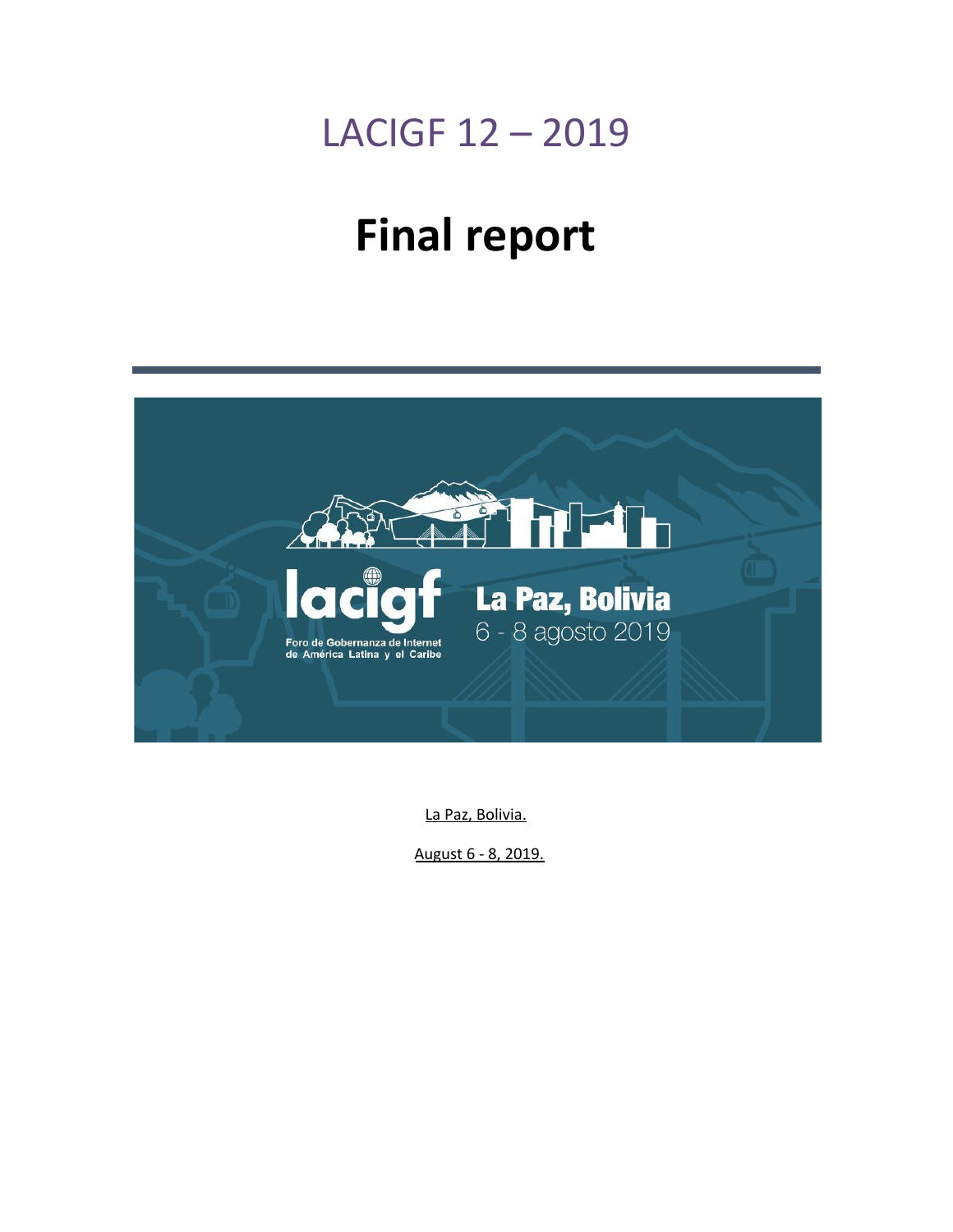### **Table of Contents**

|                         | Background                                           | 3 |
|-------------------------|------------------------------------------------------|---|
|                         | Program Committee                                    | 3 |
|                         | <b>Government Representatives:</b>                   | 3 |
|                         | Private Sector Representatives:                      | 3 |
|                         | <b>Civil Society Representatives:</b>                | 4 |
|                         | Representatives of the Technical Internet Community: | 4 |
|                         | Agenda                                               | 4 |
| <b>General Data</b>     |                                                      | 5 |
| <b>Topics discussed</b> |                                                      | 6 |
|                         | Trustfund                                            |   |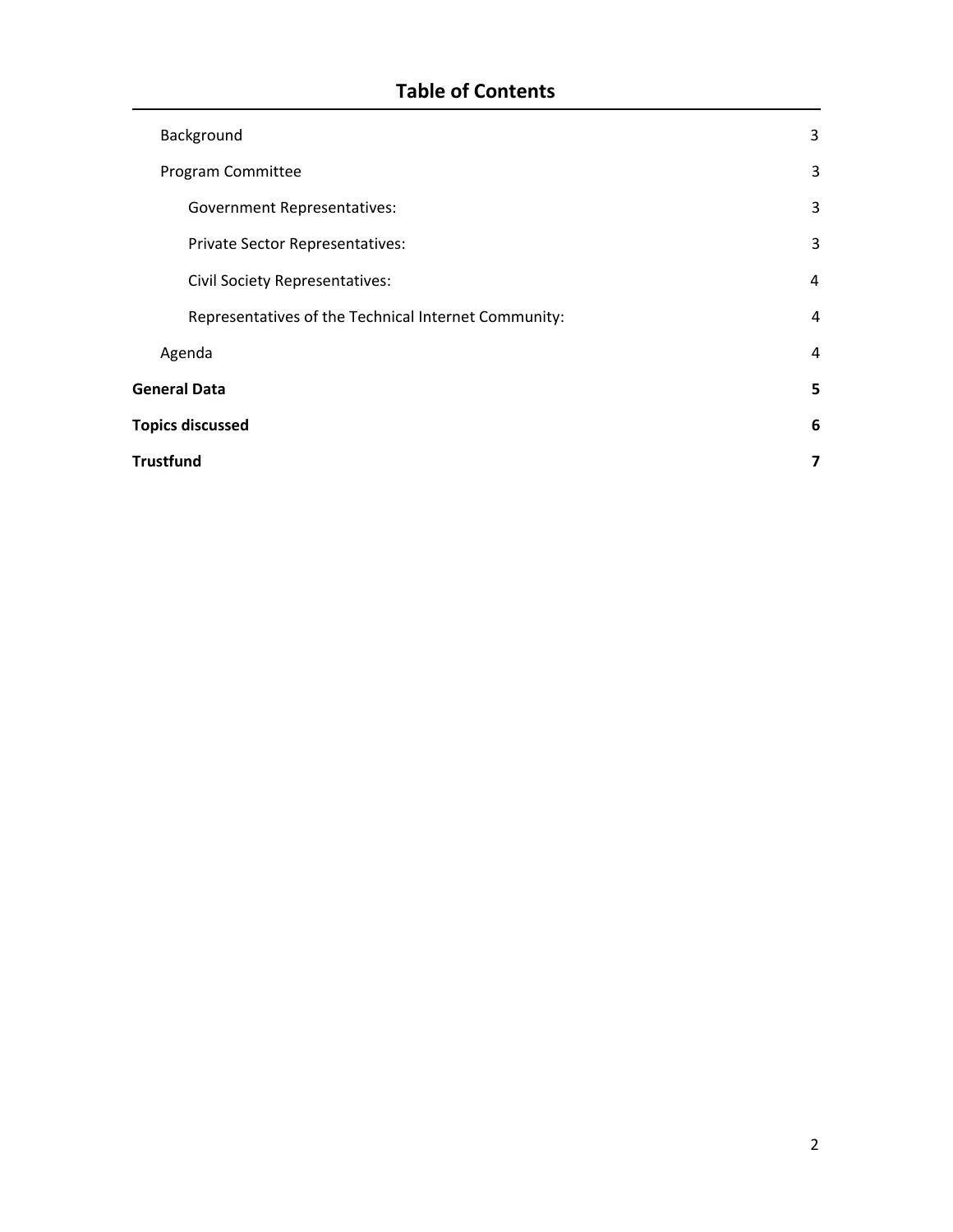Thanks to the joint effort of the multiple stakeholders sectors and our local host, the ISOC chapter of Bolivia, the twelfth version of LACIGF was held from August 6 to 8, 2019 in the City of La Paz, Bolivia.

#### **Background**

<span id="page-2-0"></span>The drive for the creation of the Regional Preparatory Meeting for the Internet Governance Forum was led by LACNIC, NUPEF, and APC. The goal of the Forum was to help identify relevant and priority topics for Latin America and the Caribbean to be considered and discussed at the Internet Governance Forum and to promote the regional community's participation in those debates, thus bringing discussions closer to the region.

All LACIGF´s meetings were organized following the same model, seeking to improve the quality and horizontal nature of the discussions as well as to increase participation. A key element in achieving this goal has been –and continues to be– the Financial Assistance Program, which guarantees that a large number of regional stakeholders are able to obtain the financial support they need to attend the meeting.

#### **Program Committee**

<span id="page-2-1"></span>The Forum's Program Committee was created by a multistakeholder coordination group comprising representatives of the various actors and aimed at managing the process in representation of the Latin American and Caribbean community.

The Program Committee is the Forum's general coordination body, and is made up by 3 members appointed by each of the following interest groups:

- Regional organizations representing the private sector.
- Latin American and Caribbean government representatives, appointed according to the eLAC follow-up mechanism.
- Civil Society organizations.
- Regional organizations representing the technical Internet community.

Each sector plans its own course of action and selects its representatives based on its own criteria.

For 2019, the Program Committee was made up as follows:

#### <span id="page-2-2"></span>**Government Representatives:**

- Chile: Juan Pablo Vial / Ministerio de Relaciones Exteriores de Chile.
- Uruguay: Alejandra Erramuspe / Agencia de Gobierno electrónico y Sociedad de la Información y del Conocimiento de Uruguay (AGESIC).
- Paraguay: Miguel Candia Ibarra / Ministerio de Relaciones Exteriores del Paraguay.

#### <span id="page-2-3"></span>**Private Sector Representatives:**

- ALAI (Latin American Internet Association) / Gonzalo Navarro
- ASIET (Ibero-American Association of Telecommunication Companies) / Andrés Sastre
- GSMA (Global System Mobile Association) / Paloma Szerman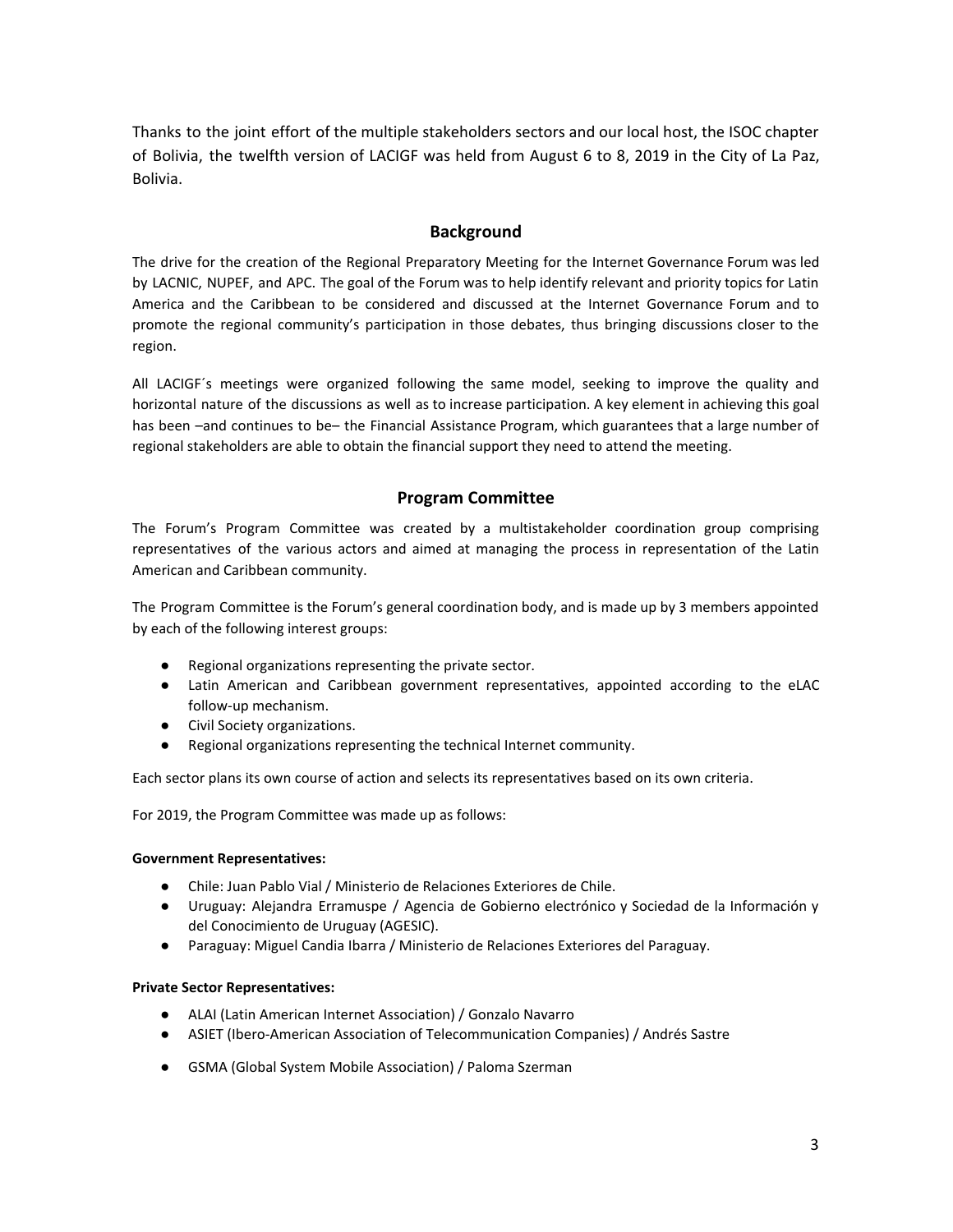#### <span id="page-3-0"></span>**Civil Society Representatives:**

- APC (Asociacion para el Progreso de las Comunicaciones) / Valeria Betancourt
- DD (Derechos Digitales) / María Paz Canales
- IPANDETEC (Instituto Panameño de Derecho y Nuevas Tecnologías) / Lía Hernández

#### <span id="page-3-1"></span>**Representatives of the Technical Internet Community:**

- ISOC (Internet Society) / Sebastián Bellagamba.
- LACTLD (Latin American and Caribbean TLD Association) / Miguel Ignacio Estrada
- LACNIC (Internet Addresses Registry for Latin America and Caribbean) / Ernesto Majó

The current Program Committee has begun discussions to establish mechanisms for deciding the Committee's composition and how its members will be renewed. These discussions are open to the entire regional community and the mechanisms are expected to be approved during this year's LACIGF meeting. Among other aspects, these mechanisms should establish number of members representing each stakeholder group and the process for their selection and renewal, as well as the Committee's attributions.

In addition to appointing the Program Committee, it was also necessary to assign the role of Secretariat in order to have a stable structure that would support the process over the years and to cooperate with meeting logistics in close consultation with the Program Committee. The Secretariat has been entrusted to the Internet Address Registry for Latin America and the Caribbean (LACNIC), one of the three process's founding organizations.

#### **Agenda**

<span id="page-3-2"></span>For this 2019 edition, seeking to promote and encourage the participation of all stakeholders, the Program Committee decided to conduct a public consultation to prepare the LACIGF program. This consultation included two parts:

- 1. An intra-sectoral consultation with each sector involved in Forum discussions
- 2. A public consultation

In order to ensure the greatest possible relevance for each stakeholder group and the participation of key representatives, the Program Committee has decided to delegate the definition of the topics to be discussed during half of the sessions to the four sectors represented at the Forum. Thus, each sector proposed a topic and organized a session, thus ensuring multistakeholder participation. The remaining sessions were defined through a public consultation as in prior editions of LACIGF.

The community was invited to discuss nine (9) sessions, organized as follows:

- Four (4) sessions decided through public consultation
- One (1) session proposed by the public sector
- One (1) session proposed by the government sector
- One (1) session proposed by the civil society sector
- One (1) session proposed by the technical Internet community
- One (1) open microphone session

Regardless of the sector by which they are proposed, all sessions involved multistakeholder participation.

#### **Intra-Sectoral Consultation:**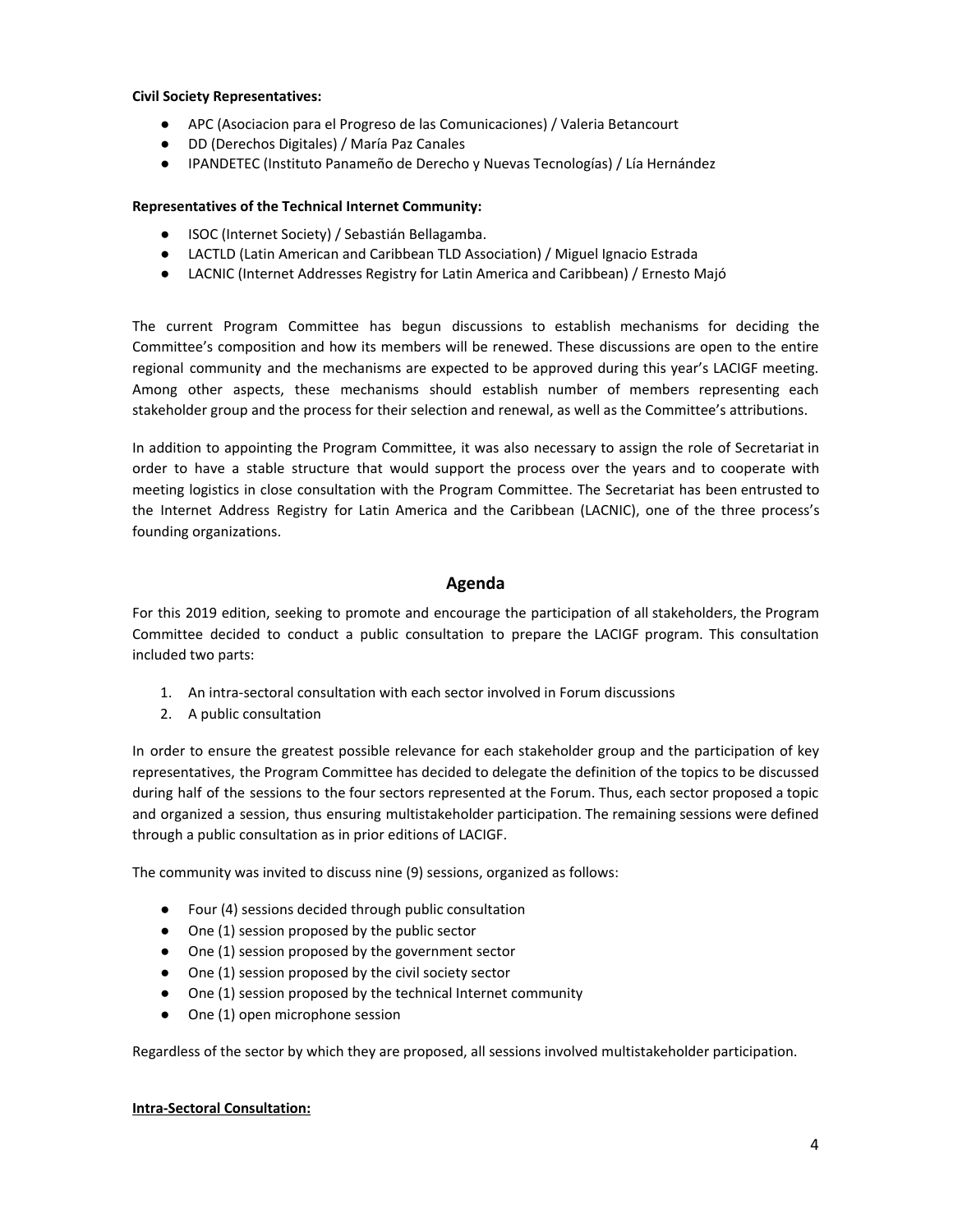The LACIGF Program Committee sectors discussed with their members and decided the most pressing topics that had to be debated in the LACIGF 2019 edition.

#### **Public Consultation:**

This process was done through an open public consultation where the participants rated the relevance of the topics identified as important to discuss within the Forum.

<span id="page-4-0"></span>During the public consultation process, everyone had the chance to contribute topics and ideas that were considered for their discussion at the upcoming edition of the regional event.

#### **General Data**

Representation and free participation of all sectors was guaranteed during LACIGF 2019: Government, Civil Society, Private Sector and Technical Community.



Some numbers:

● 313 in-person participants from 25 different countries

Argentina, Bolivia, Brazil, Britain, Chile, Colombia, Costa Rica, Cuba, Dominican Republic, Ecuador, El Salvador, France, Guatemala, Honduras, Mexico, Nicaragua, Panama, Peru, Paraguay, Spain, Switzerland, Trinidad and Tobago, United States, Uruguay, Venezuela.

- A daily average of 1300 remote participants
- 18 fellows, 65% of them were women
- In relation to the presenters, panelists, moderators and rapporteurs, 52% were women.
- In person there were 41% of women.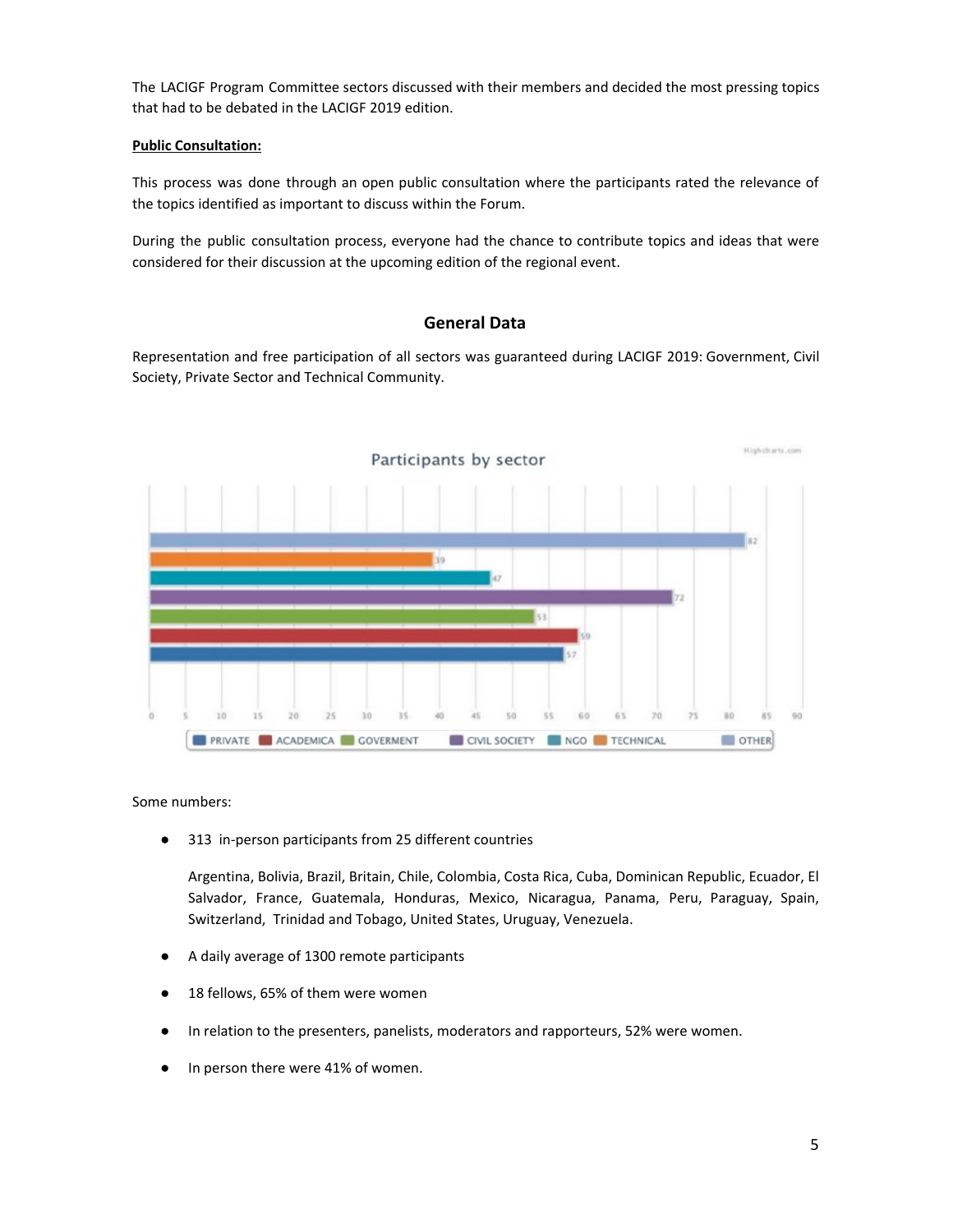● More than 40% of participants were younger than 30 years old.





#### **Topics discussed**

<span id="page-5-0"></span>The topics discussed in the 2019 LACIGF agenda are published in the LACIGF portal (www.lacigf.org).

Each topic has been accompanied by their respective rapporteurship, in which the discussions are detailed in each session.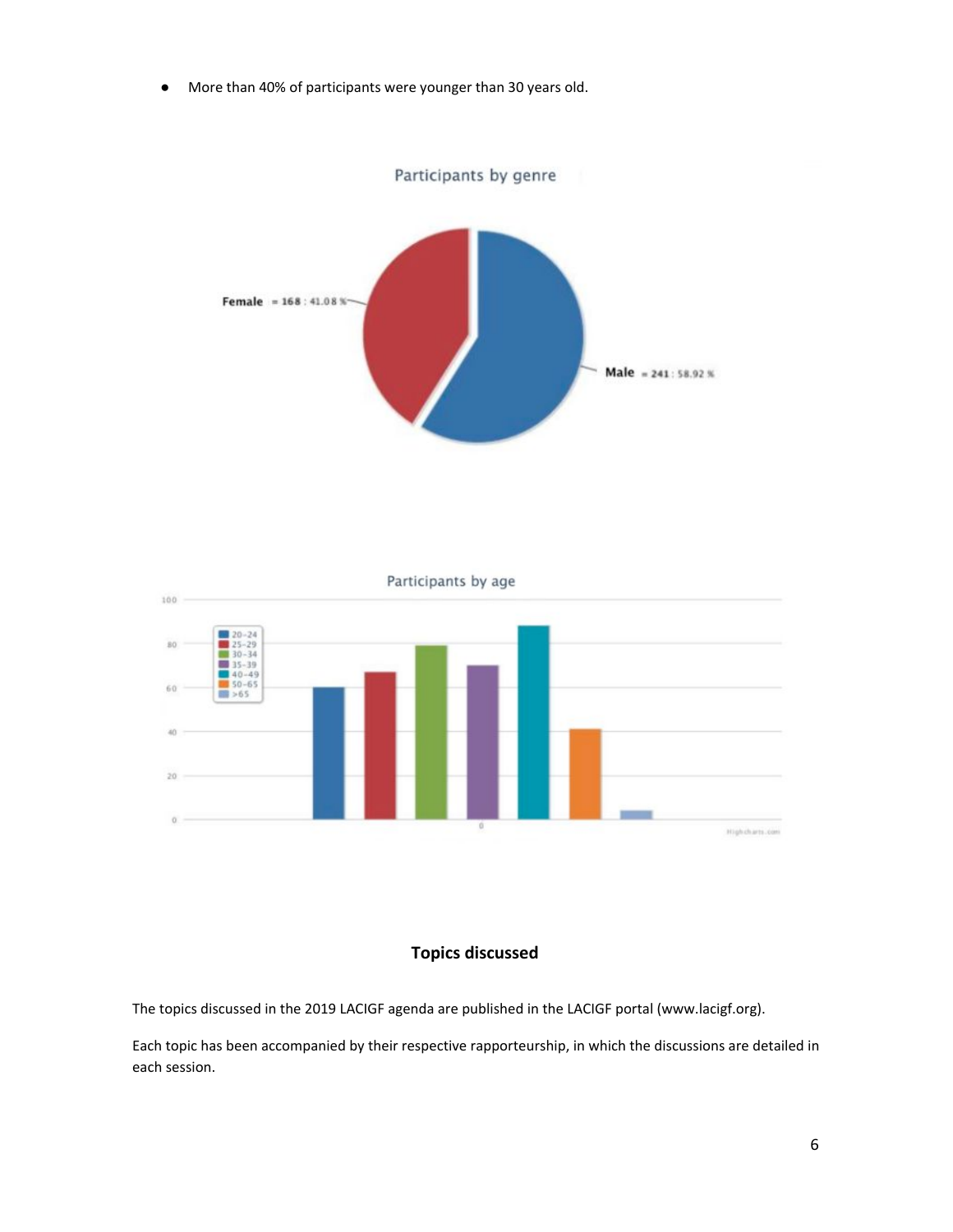<span id="page-6-0"></span>We invite you to review the rapporteurship on the following link (https://lacigf.org/en/lacigf-12/#tabs-1) and if you have any questions or comments, please write us (secretaria@lacigf.org).

#### **Trustfund**

LACIGF is the regional meeting space for multistakeholder political dialogue, where government, private sector, technical community, and civil society representatives share and discuss their various perspectives, which are then taken to the global IGF as the voice of Latin America and the Caribbean.

LACNIC has the role of Program Committee Secretariat, which is responsible for seeking contributions to the Trustfund, a key resource that allows all sectors to participate in the event.

The LACIGF Trustfund receives voluntary financial contributions from companies and organizations and is managed by the Secretariat to fund event logistics, including conference rooms, audiovisual support, simultaneous interpretation, streaming, support staff, catering, communication and dissemination materials, among others.

It also funds the Sponsorship Program, which allows the participation of a large group of people from around the region who would otherwise not be able to attend each event.

We appreciate the collaboration of the following organizations, who through their donations and their work have made possible the organization of this event:



- Asociación para El Progreso de las Comunicaciones APC.
- Asociación Latinoamericana de Internet ALAI
- Asociación Interamericana de Empresas de Telecomunicaciones ASIET
- Derechos Digitales
- El Instituto Panameño de Derecho y Nuevas Tecnologías IPANDETEC
- El Registro de Direcciones de Internet para América Latina y el Caribe LACNIC